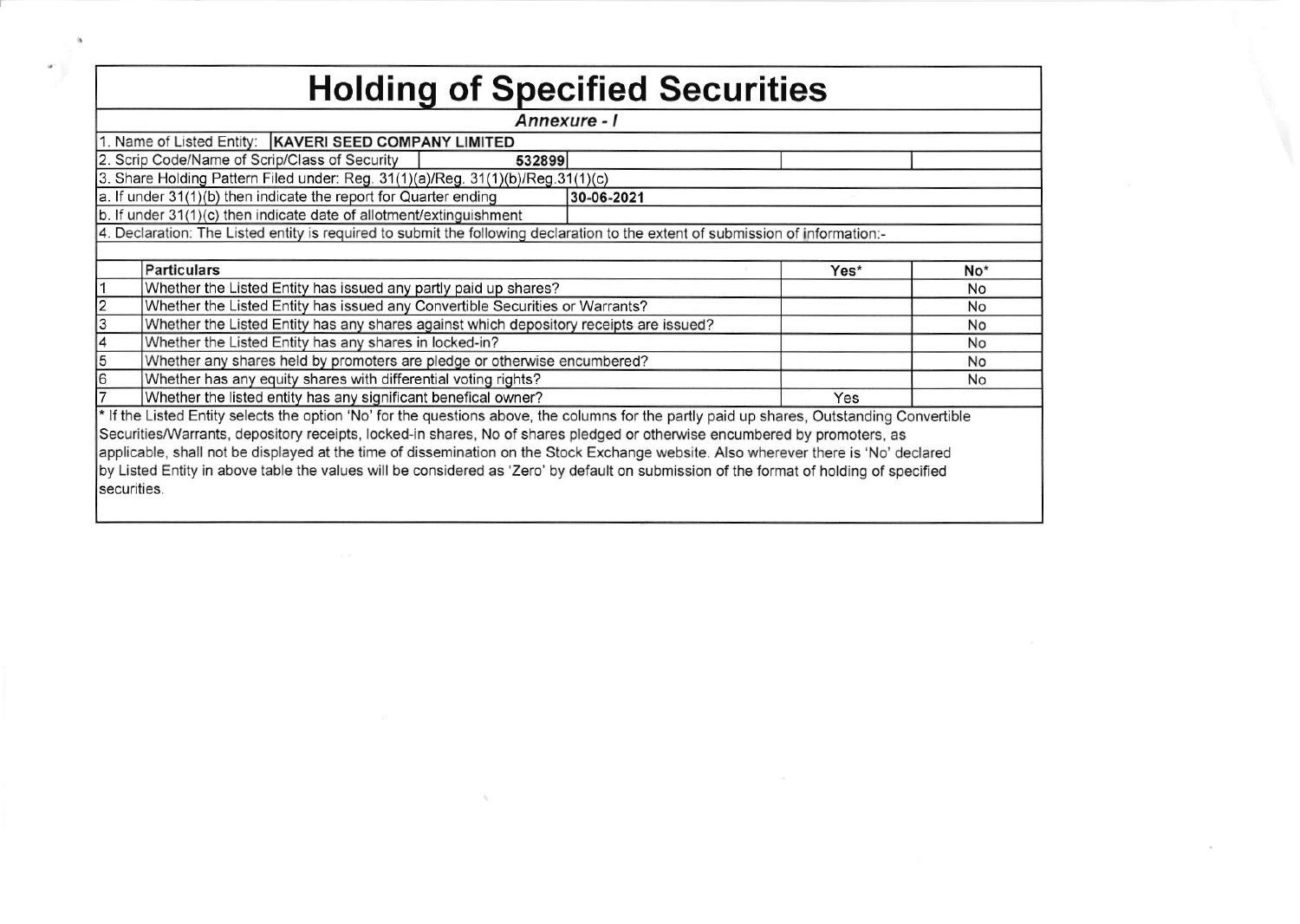|                             |                                      |                                                    |                                                                      |                                                                           |                                                                                                                    |                                                                                |                                                                                                                                                    |                                     |                                                                      | Table I - SUMMARY STATEMENT HOLDING OF SPECIFIED SECURITIES                             |                                             |                                                                                                                                             |                                                                                                                                                                                                                                             |                                       |                                                                                     |                                                                                                    |                                                |                                                                                              |
|-----------------------------|--------------------------------------|----------------------------------------------------|----------------------------------------------------------------------|---------------------------------------------------------------------------|--------------------------------------------------------------------------------------------------------------------|--------------------------------------------------------------------------------|----------------------------------------------------------------------------------------------------------------------------------------------------|-------------------------------------|----------------------------------------------------------------------|-----------------------------------------------------------------------------------------|---------------------------------------------|---------------------------------------------------------------------------------------------------------------------------------------------|---------------------------------------------------------------------------------------------------------------------------------------------------------------------------------------------------------------------------------------------|---------------------------------------|-------------------------------------------------------------------------------------|----------------------------------------------------------------------------------------------------|------------------------------------------------|----------------------------------------------------------------------------------------------|
| Cat<br>e<br>gor<br>v<br>(1) | Category of<br>shareholder<br>(II)   | No.s<br>of<br><b>Share</b><br>holder<br>s<br>(III) | No. of<br>fully<br>paid up<br>equity<br><b>Share</b><br>held<br>(IV) | .s<br>y<br>pa<br>id-<br>up<br>eq<br>y<br>Sh<br>ar<br>е<br>he<br>ld<br>(V) | No No.<br>of<br>of sha<br>$Pa$ res<br>rtl und<br>erly<br>ing<br>Dep<br>osit<br>ory<br>uit Rec<br>eipt<br>s<br>(VI) | Total nos.<br>shares<br>held<br>$(VII)$ =<br>$(IV)+(V)+(V)$<br>V <sub>II</sub> | <b>Sharehol</b><br>dina<br>as a % of<br>total<br>no. of<br>shares<br>(calculate<br>d as per<br>SCRR,19<br>57)<br>(VIII)<br>As a % of<br>$(A+B+C2)$ | Class<br>Equity<br>$\boldsymbol{x}$ | <b>No of Voting</b><br><b>Rights</b><br>Cla<br>SS<br>Oth<br>ers<br>у | <b>Number of Votting Rights</b><br>held in each class of<br>securities<br>(IX)<br>Total | <b>Total</b><br>as a<br>$%$ of<br>$(A+B+C)$ | No.<br>of<br><b>Share</b><br>s<br>Unde<br>Outst<br>ating<br>conv<br>ertibl<br>e<br>secur<br>ities<br>(inclu<br>ding<br>Warr<br>ants)<br>(X) | <b>Sharehol</b><br>dina.<br>as a $%$<br>assuming<br>full<br>rlying conversio<br>$\mathbf n$<br>of<br>convertib<br>le<br>securities<br>$($ as a $%$<br>of diluted<br>share<br>capital)<br>$(XI) = (VII) +$<br>(X)<br>As a % of<br>$(A+B+C2)$ | <b>Number</b><br>Locked<br>No.<br>(a) | of<br>in<br>shares<br>(XII)<br> Asa<br>$%$ of<br>total<br>shar<br>es<br>held<br>(b) | <b>Number of</b><br><b>Shares</b><br>pledged or<br>otherwise<br>encumbered<br>(XIII)<br>No.<br>(a) | As a %<br>of<br>total<br>shares<br>held<br>(b) | <b>Number</b><br>of<br>equity<br>shares<br>held<br>in<br>demateri<br>alized<br>form<br>(XIV) |
| (A)                         | <b>Promoter &amp; Promoter Group</b> | 6                                                  | 33497143                                                             | $\Omega$                                                                  | $\Omega$                                                                                                           | 33497143                                                                       |                                                                                                                                                    | 55.52 33497143                      | $\circ$                                                              | 33497143                                                                                | 55.52                                       | $\Omega$                                                                                                                                    | 55.52                                                                                                                                                                                                                                       | $\Omega$                              | $\Omega$                                                                            |                                                                                                    |                                                | 0 0.0000 33497143                                                                            |
| (B)                         | Public                               | 52979                                              | 25952499                                                             | $\circ$                                                                   | 0                                                                                                                  | 25952499                                                                       |                                                                                                                                                    | 43.02 25952499                      | $\mathbf{0}$                                                         | 25952499                                                                                | 43.02                                       | $\mathbf{0}$                                                                                                                                | 43.02                                                                                                                                                                                                                                       | 0                                     | $\mathbf{0}$                                                                        | $\Omega$                                                                                           |                                                | 0 25952478                                                                                   |
| (C)                         | Non Promoter-Non Public              |                                                    | 879491                                                               | $\mathbf 0$                                                               | 0                                                                                                                  | 879491                                                                         | 1.46                                                                                                                                               | 879491                              | $\mathbf 0$                                                          | 879491                                                                                  | 1.46                                        | $\mathsf{o}$                                                                                                                                | 1.46                                                                                                                                                                                                                                        | $\Omega$                              | $\Omega$                                                                            | <b>NA</b>                                                                                          | <b>NA</b>                                      | 879491                                                                                       |
| (C <sub>1</sub> )           | Shares underlying DRs                | $\mathbf{0}$                                       | 0                                                                    | $\mathsf{O}$                                                              | 0                                                                                                                  | 0                                                                              | $\Omega$                                                                                                                                           | $\Omega$                            | $\Omega$                                                             | $\Omega$                                                                                | 0.000                                       | $\mathsf{o}$                                                                                                                                | 0.000                                                                                                                                                                                                                                       | $\Omega$                              | $\circ$                                                                             | <b>NA</b>                                                                                          | <b>NA</b>                                      | 0                                                                                            |
|                             | (C2) Shares held by Employee Trusts  |                                                    | 879491                                                               | $\circ$                                                                   | $\mathbf{0}$                                                                                                       | 879491                                                                         | 1.46                                                                                                                                               | 879491                              | $\mathbf{0}$                                                         | 879491                                                                                  | 1.46                                        | 0                                                                                                                                           | 1.46                                                                                                                                                                                                                                        | 0                                     | $\circ$                                                                             | <b>NA</b>                                                                                          | <b>NA</b>                                      | 879491                                                                                       |
|                             | Total                                |                                                    | 52986 60329133                                                       | $^{\circ}$                                                                | 0                                                                                                                  | 60329133                                                                       |                                                                                                                                                    | 100.000 60329133                    | $\mathbf{0}$                                                         | 60329133                                                                                | 100.000                                     | 0                                                                                                                                           | 100.000                                                                                                                                                                                                                                     | $\Omega$                              | $\Omega$                                                                            |                                                                                                    |                                                | 60329112                                                                                     |

 $\sim$   $\sim$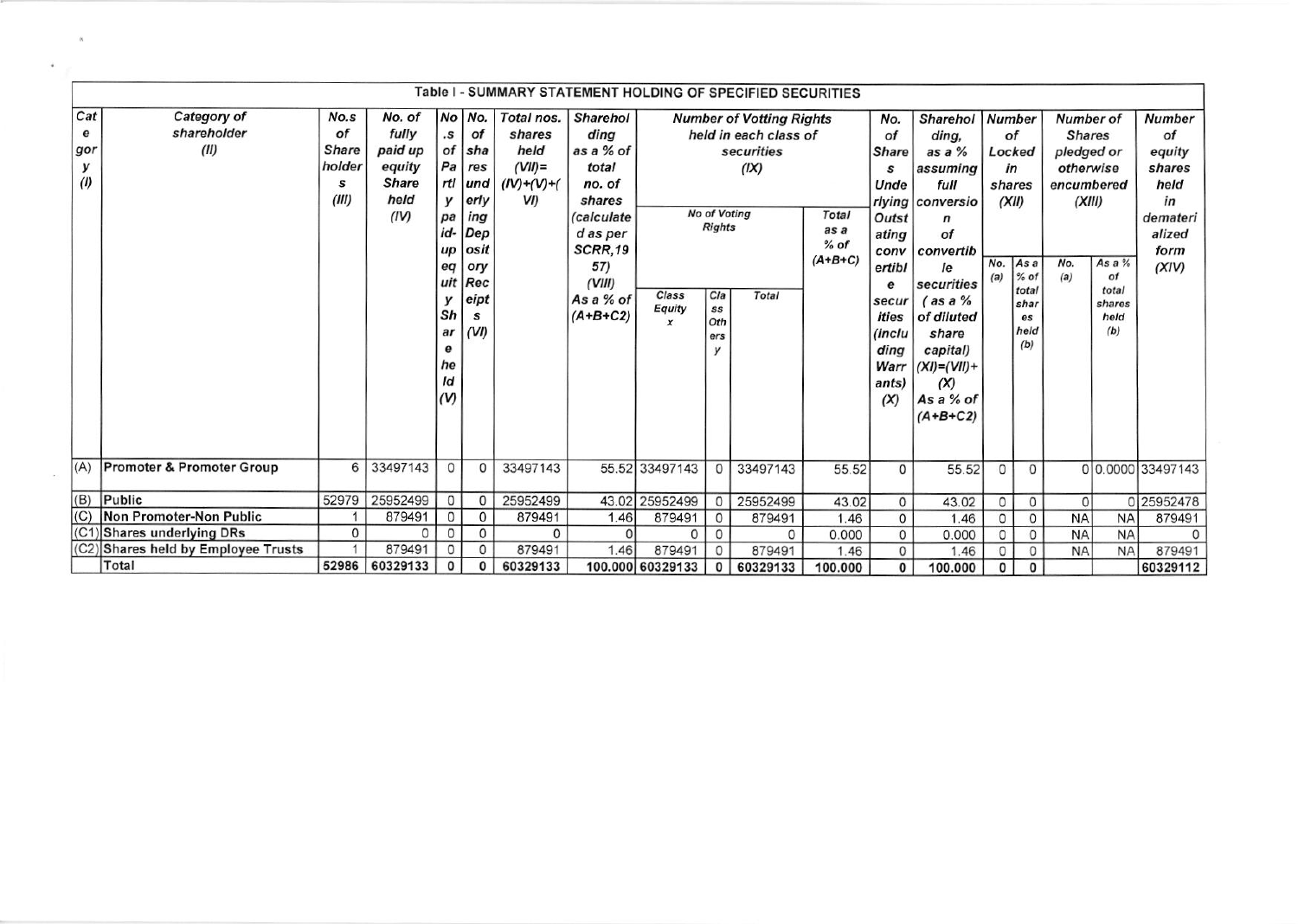| Table II - STATEMENT SHOWING SHAREHOLDING PATTERN OF THE PROMOTER AND PROMOTER GROUP |             |                                               |                                                                      |                                                                        |                                                                                             |                                                                             |                                                                                              |                                     |                                                                                 |                                                                                                      |                                             |                                                                                                                                                                                    |                                                                                                                                                                                                                                      |            |                                                                                                                           |                |                                                                                                                                                     |                                                                                       |
|--------------------------------------------------------------------------------------|-------------|-----------------------------------------------|----------------------------------------------------------------------|------------------------------------------------------------------------|---------------------------------------------------------------------------------------------|-----------------------------------------------------------------------------|----------------------------------------------------------------------------------------------|-------------------------------------|---------------------------------------------------------------------------------|------------------------------------------------------------------------------------------------------|---------------------------------------------|------------------------------------------------------------------------------------------------------------------------------------------------------------------------------------|--------------------------------------------------------------------------------------------------------------------------------------------------------------------------------------------------------------------------------------|------------|---------------------------------------------------------------------------------------------------------------------------|----------------|-----------------------------------------------------------------------------------------------------------------------------------------------------|---------------------------------------------------------------------------------------|
| Category & Name of<br>the<br>shareholders<br>(1)                                     | PAN<br>(II) | No of<br><b>Share</b><br>holde<br>rs<br>(III) | No of<br>fully<br>paid up<br>equity<br><b>Shares</b><br>held<br>(IV) | Partl<br>у<br>paid-<br>$\mu$<br>equi<br>ty<br>Shar<br>e<br>held<br>(V) | No.<br>of<br>shar<br>es<br>unde<br>rlyin<br>g<br>Dep<br>osito<br>ry<br>Rece<br>ipts<br>(VI) | Total nos. Sharehol<br>shares<br>held<br>$(VII)$ =<br>$(IV)+(V)+(V)$<br>VI) | ding<br>%<br>calculate<br>d as per<br>SCRR,19<br>57<br>As a $%$<br>Οf<br>$(A+B+C2$<br>(VIII) | Class<br>Equity<br>$\boldsymbol{x}$ | <b>No of Voting</b><br><b>Rights</b><br>Clas<br>$\mathbf{s}$<br>Othe<br>rs<br>y | <b>Number of Voting Rights</b><br>held in each class of<br><b>securities</b><br>(IX)<br><b>Total</b> | <b>Total</b><br>as a<br>$%$ of<br>$(A+B+C)$ | No.<br>of<br><b>Shar</b><br>es<br>Und<br>erlyi<br>n <sub>g</sub><br>Outs<br>tatin<br>g<br>con<br>verti<br>ble<br>secu<br>ritie<br>s<br>(incl<br>udin  <br>g<br>Warr<br>ants<br>(X) | <b>Sharehol</b><br>ding,<br>as a %<br>assuming<br>full<br>conversio<br>$\boldsymbol{n}$<br>of<br>convertibl<br>e<br>securities<br>$($ as a $%$<br>of diluted<br>share<br>capital)<br>$(XI)=(VII)+$<br>(X)<br>As a % of<br>$(A+B+C2)$ | No.<br>(a) | <b>Number</b><br>of<br>Locked<br>in<br>shares<br>(XII)<br>As a<br>$%$ of<br>total<br>share<br>$\mathbf{s}$<br>held<br>(b) | No.<br>(a)     | <b>Number</b><br>of<br><b>Shares</b><br>pledged<br>or<br>otherwise<br>encumber<br>ed<br>(XIII)<br>As a<br>$%$ of<br>total<br>share<br>s held<br>(b) | Number<br>of<br>equity<br>shares<br>held<br>in<br>demateri<br>alized<br>form<br>(XIV) |
| 1 Indian                                                                             |             |                                               |                                                                      |                                                                        |                                                                                             |                                                                             |                                                                                              |                                     |                                                                                 |                                                                                                      |                                             |                                                                                                                                                                                    |                                                                                                                                                                                                                                      |            |                                                                                                                           |                |                                                                                                                                                     |                                                                                       |
| (a) Individuals/Hindu undivided Family                                               |             |                                               |                                                                      |                                                                        |                                                                                             |                                                                             |                                                                                              |                                     |                                                                                 |                                                                                                      |                                             |                                                                                                                                                                                    |                                                                                                                                                                                                                                      |            |                                                                                                                           |                |                                                                                                                                                     |                                                                                       |
| <b>VENKATA BHASKAR</b><br>RAO GUNDAVARAM<br>(HUF)                                    | AAAHG6481R  |                                               | 9985649                                                              | $\Omega$                                                               | $\Omega$                                                                                    | 9985649                                                                     | 16.5520                                                                                      | 9985649                             | O                                                                               | 9985649                                                                                              | 16.5520                                     | $\circ$                                                                                                                                                                            | 16.5520                                                                                                                                                                                                                              |            | 0 0.00                                                                                                                    | $\circ$        | 0.00                                                                                                                                                | 9985649                                                                               |
| <b>GUNDAVARAM</b><br>VENKATA BHASKAR<br><b>RAO</b>                                   | AARPG8379F  |                                               | 5358530                                                              | $\Omega$                                                               | $\Omega$                                                                                    | 5358530                                                                     | 8.8822                                                                                       | 5358530                             | 0                                                                               | 5358530                                                                                              | 8.8822                                      | $\Omega$                                                                                                                                                                           | 8.8822                                                                                                                                                                                                                               | 0          | 0.00                                                                                                                      | $\Omega$       | 0.00                                                                                                                                                | 5358530                                                                               |
| PAVAN GUNDAVARAM                                                                     | ABTPG8553E  |                                               | 2228876                                                              | $\Omega$                                                               | $\Omega$                                                                                    | 2228876                                                                     | 3.6945                                                                                       | 2228876                             | $\Omega$                                                                        | 2228876                                                                                              | 3.6945                                      | $\Omega$                                                                                                                                                                           | 3.6945                                                                                                                                                                                                                               |            | 0 0.00                                                                                                                    | 0              | 0.00                                                                                                                                                | 2228876                                                                               |
| <b>VAMSHEEDHAR</b><br>CHENNAMANENI                                                   | ADVPC1241M  |                                               | 976587                                                               | $\Omega$                                                               | $\Omega$                                                                                    | 976587                                                                      | 1.6188                                                                                       | 976587                              | $\Omega$                                                                        | 976587                                                                                               | 1.6188                                      | $\Omega$                                                                                                                                                                           | 1.6188                                                                                                                                                                                                                               |            | 0 0.00                                                                                                                    | $\Omega$       | 0.00                                                                                                                                                | 976587                                                                                |
| MITHUN CHAND<br>CHENNAMANENI                                                         | AFRPC8969E  |                                               | 857344                                                               | $\circ$                                                                | $\Omega$                                                                                    | 857344                                                                      | 1.4211                                                                                       | 857344                              | 0                                                                               | 857344                                                                                               | 1.4211                                      | $\Omega$                                                                                                                                                                           | 1.4211                                                                                                                                                                                                                               |            | 0 0.00                                                                                                                    | 0              | 0.00                                                                                                                                                | 857344                                                                                |
| <b>VANAJA DEVI</b><br>GUNDAVARAM                                                     | AHBPG5812G  |                                               | 14090157                                                             | 0                                                                      | <sup>0</sup>                                                                                | 14090157                                                                    | 23.3555                                                                                      | 14090157                            | οl                                                                              | 14090157                                                                                             | 23.3555                                     | $\Omega$                                                                                                                                                                           | 23.3555                                                                                                                                                                                                                              | $\Omega$   | 0.00                                                                                                                      | 0I             | 0.00                                                                                                                                                | 14090157                                                                              |
| Total                                                                                |             |                                               | 6 33497143                                                           | $\Omega$                                                               | οI                                                                                          | 33497143                                                                    |                                                                                              | 55.5240 33497143                    |                                                                                 | 0 33497143 55.5240                                                                                   |                                             | $\mathbf{0}$                                                                                                                                                                       | 55.5240                                                                                                                                                                                                                              | 0          | 0.00                                                                                                                      | 0 <sup>1</sup> |                                                                                                                                                     | 0.00 33497143                                                                         |
| (b) Central Government/State Government(s)                                           |             |                                               |                                                                      |                                                                        |                                                                                             |                                                                             |                                                                                              |                                     |                                                                                 |                                                                                                      |                                             |                                                                                                                                                                                    |                                                                                                                                                                                                                                      |            |                                                                                                                           |                |                                                                                                                                                     |                                                                                       |
|                                                                                      |             | 0                                             | 0                                                                    | $\overline{0}$                                                         | 0                                                                                           | $\Omega$                                                                    | 0.0000                                                                                       | $\overline{0}$                      | 0                                                                               | 0                                                                                                    | 0.0000                                      | 0                                                                                                                                                                                  | 0.0000                                                                                                                                                                                                                               |            | 0 0.00                                                                                                                    |                | 0 0.00                                                                                                                                              | $\mathsf{O}\xspace$                                                                   |

 $\mathcal{F}_{\mathcal{G}}$